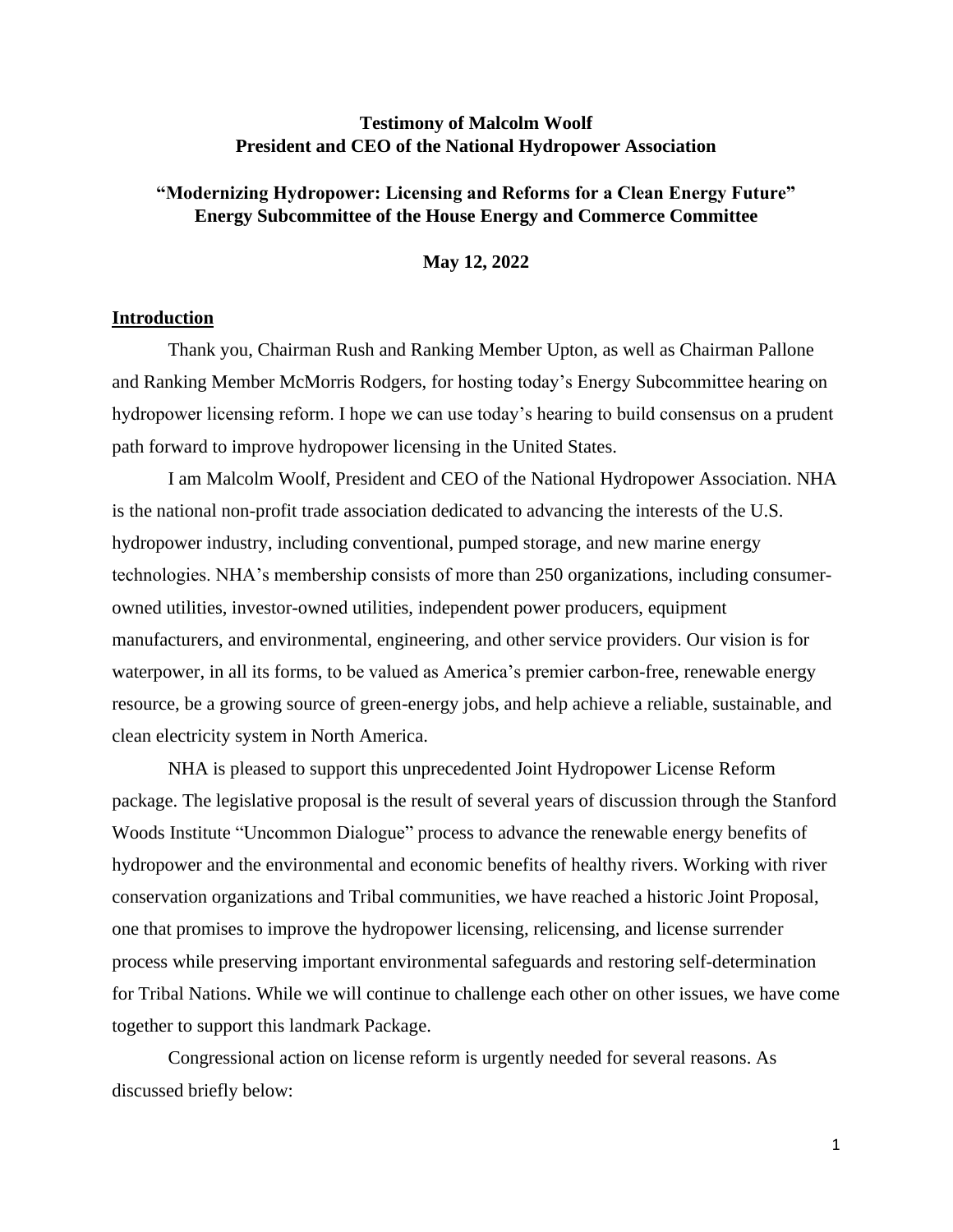- **Hydropower is an essential part of a reliable, clean energy grid;**
- **Both the existing hydropower fleet and new clean energy generation is at risk due, in part, to the byzantine licensing and relicensing process; and**
- **The proposed legislative reforms represent an integrated, holistic proposal that creates common ground among industry, tribal and environmental interests to preserve and enhance the hydropower fleet, while ensuring that the rights of Tribal Nations are respected, and environmental concerns are addressed.**

## **Hydropower is an Essential Part of a Reliable, Clean Energy Grid**

Since the Appleton Edison Light Company began operating in Wisconsin in 1882, hydropower has provided emission-free electricity and helped to power America's economic prosperity. Through a continued commitment to robust environmental and technological advancements, hydropower is uniquely positioned to provide dispatchable renewable electricity and energy storage capacity, offer essential grid reliability services, and further enable the integration of variable wind and solar to accelerate the transition to a twenty-first century clean energy grid.

Today, traditional hydropower provides over 80 GW of electricity capacity in the United States, roughly 7% of electricity generation.<sup>1</sup> Pumped storage hydropower provides another 22 GW of dispatchable, long-duration energy storage, representing 94% of all energy storage currently in the U.S. $<sup>2</sup>$  In addition to generating power around the country, hydropower and</sup> pumped storage are job creators. Today the waterpower industry provides 68,000 good-paying jobs around the country.<sup>3</sup>

Hydropower also plays a critical role in our electric system as a flexible, adaptable renewable resource that enables more wind, solar, and other variable renewables on the grid. When the sun goes down or the wind isn't blowing, hydropower and pumped storage rush in to fill the gaps and balance the grid in seconds. For example, in the Spring of 2020, when a nuclear

<sup>1</sup> U.S. Department of Energy, *U.S. Hydropower Market Report,* Jan. 2021, at p. iv, available at [www.energy.gov/eere/water/hydropower-market-reports](http://www.energy.gov/eere/water/hydropower-market-reports)

<sup>2</sup> *NHA's 2021 Pumped Storage Report*, Sept. 22, 2021, at p. 4, available at [www.hydro.org/news/nha-unveils-new-](http://www.hydro.org/news/nha-unveils-new-2021-u-s-pumped-storage-hydropower-report)[2021-u-s-pumped-storage-hydropower-report](http://www.hydro.org/news/nha-unveils-new-2021-u-s-pumped-storage-hydropower-report)

<sup>3</sup> *2021 U.S. Energy Employment Report*, p. 83, available a[t www.energy.gov/us-energy-employment-jobs-report](http://www.energy.gov/us-energy-employment-jobs-report-useer)[useer](http://www.energy.gov/us-energy-employment-jobs-report-useer)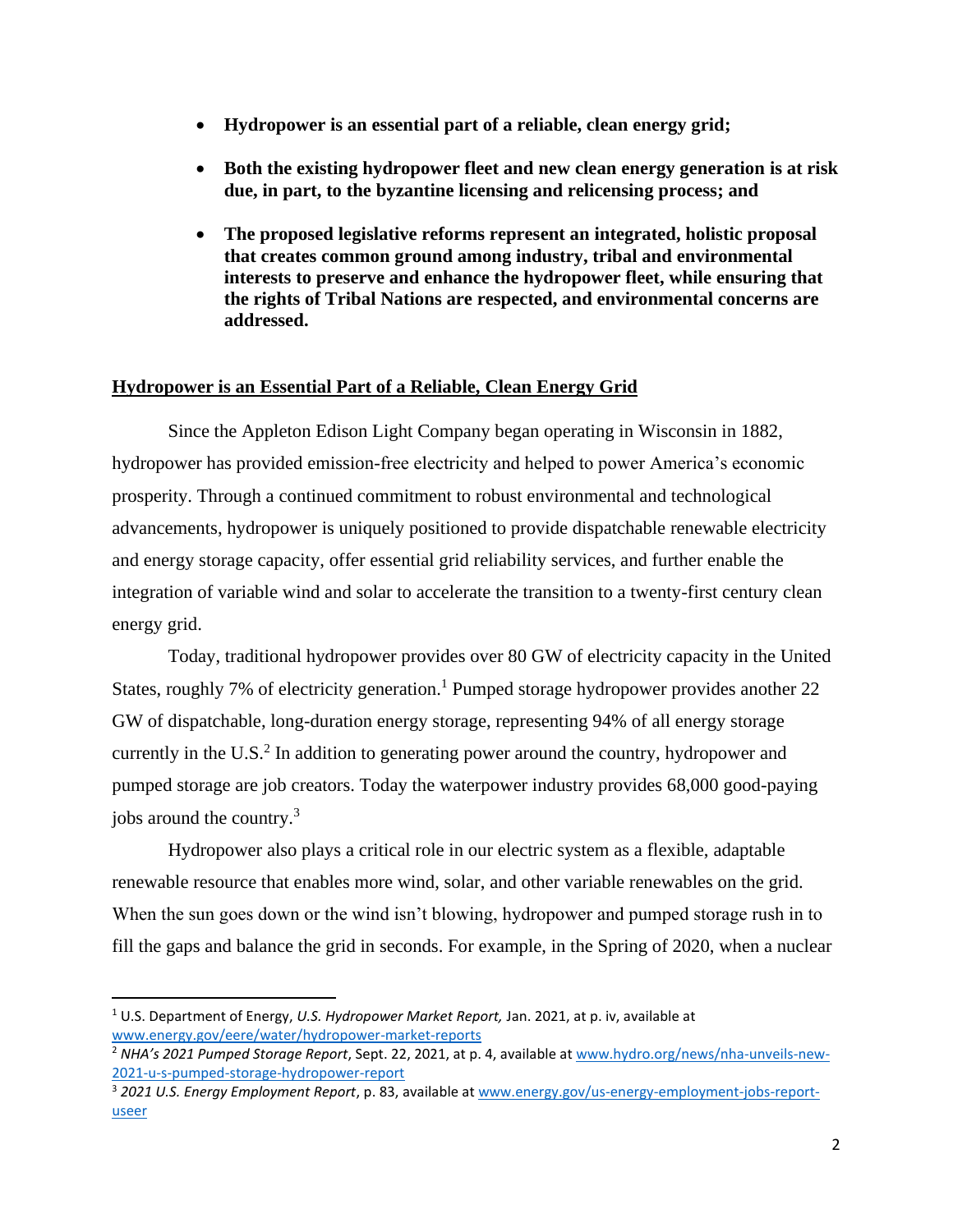unit tripped offline in New England, the lights in Boston didn't flicker because the Northfield Mountain and Bear Swamp pumped storage stations immediately provided 1,700 MWs of backup. Hydropower's flexibility allows it to serve as a force multiplier. We can incorporate more variable energy resources, like wind and solar, on the grid because hydropower can produce electricity when variable resources go offline.

Significantly, hydropower also plays an often-overlooked role in enhancing grid reliability. For example, although hydropower provides 7% of overall U.S. electricity generation, it provides nearly half (40%) of the nation's "black start" capability, $4$  which is vital in enabling the grid to re-start (such as the 2003 Northeast blackout).<sup>5</sup> Additionally, hydropower is roughly 15% of installed capacity in California but can provide up to 60% of spinning reserves, a service that ensures that generation drops do not disrupt the

| <b>Product</b>                                                                                                           | Nuclear | Run-of-River<br>Hydro | Pondage<br>Hydro | Pumped<br>Storage | Coal | Combined<br>Cycle | Combustion<br>Turbine | Wind | Solar | Storage<br>Battery | Response<br>Demand | Efficiency<br>Energy |
|--------------------------------------------------------------------------------------------------------------------------|---------|-----------------------|------------------|-------------------|------|-------------------|-----------------------|------|-------|--------------------|--------------------|----------------------|
| <b>Day-Ahead Energy</b>                                                                                                  |         |                       |                  |                   |      |                   | п                     |      |       | n                  | 0                  | O                    |
| <b>Real-Time Energy</b>                                                                                                  | O       |                       |                  |                   |      |                   | O                     |      |       | O                  | 0                  | О                    |
| <b>Clean Energy</b>                                                                                                      |         |                       |                  | 0                 | X    | 0                 | O                     |      |       | 0                  | 0                  |                      |
| <b>Regulation</b>                                                                                                        | X       | Ο                     |                  |                   |      |                   | O                     | 0    | O     |                    | 0                  | X                    |
| <b>Spinning Reserves</b>                                                                                                 | X       | O                     |                  |                   |      |                   |                       | X    | Χ     |                    | 0                  | X                    |
| <b>Non-Spinning Reserves</b>                                                                                             | X       | X                     |                  |                   | X    |                   |                       | X    | X     |                    | 0                  | X                    |
| <b>Load-following</b>                                                                                                    | O       | O                     |                  |                   | O    |                   |                       | O    | O     |                    | 0                  | X                    |
| <b>Reactive Power</b>                                                                                                    |         |                       |                  |                   |      |                   |                       | O    | O     |                    | X                  | X                    |
| <b>Black Start</b>                                                                                                       | X       |                       |                  |                   | O    |                   |                       | X    | X     | O                  | X                  | X                    |
| <b>Resource Adequacy</b>                                                                                                 |         |                       |                  |                   |      |                   |                       | n    | 0     | O                  |                    |                      |
| <b>Technical Capability to Provide Product</b><br><b>Well-Suited</b><br><b>Neutral</b><br>O<br>Poorly-Suited<br><b>X</b> |         |                       |                  |                   |      |                   |                       |      |       |                    |                    |                      |

FIGURE 3: RESOURCE CAPABILITIES TO PROVIDE VARIOUS GRID SERVICES

reliability of the grid (which was particularly crucial during the August 2020 blackouts).<sup>6</sup> The chart from a recent Brattle Group report highlights hydropower's unique ability to provide black

<sup>4</sup> Black start is the process of restoring a power station to operation without relying on the external electric power transmission network. In blackout conditions, when external power is unavailable.

<sup>5</sup> U.S. Department of Energy, *U.S. Hydropower Market Report,* Jan. 2021, at p. 19, available at [www.energy.gov/eere/water/hydropower-market-reports](http://www.energy.gov/eere/water/hydropower-market-reports)

<sup>6</sup> U.S. Hydropower Value Study: Current Status and Future Opportunities, January 2021 at 19, available at <https://www.energy.gov/sites/default/files/2021/01/f82/hydropower-value-study-v2.pdf>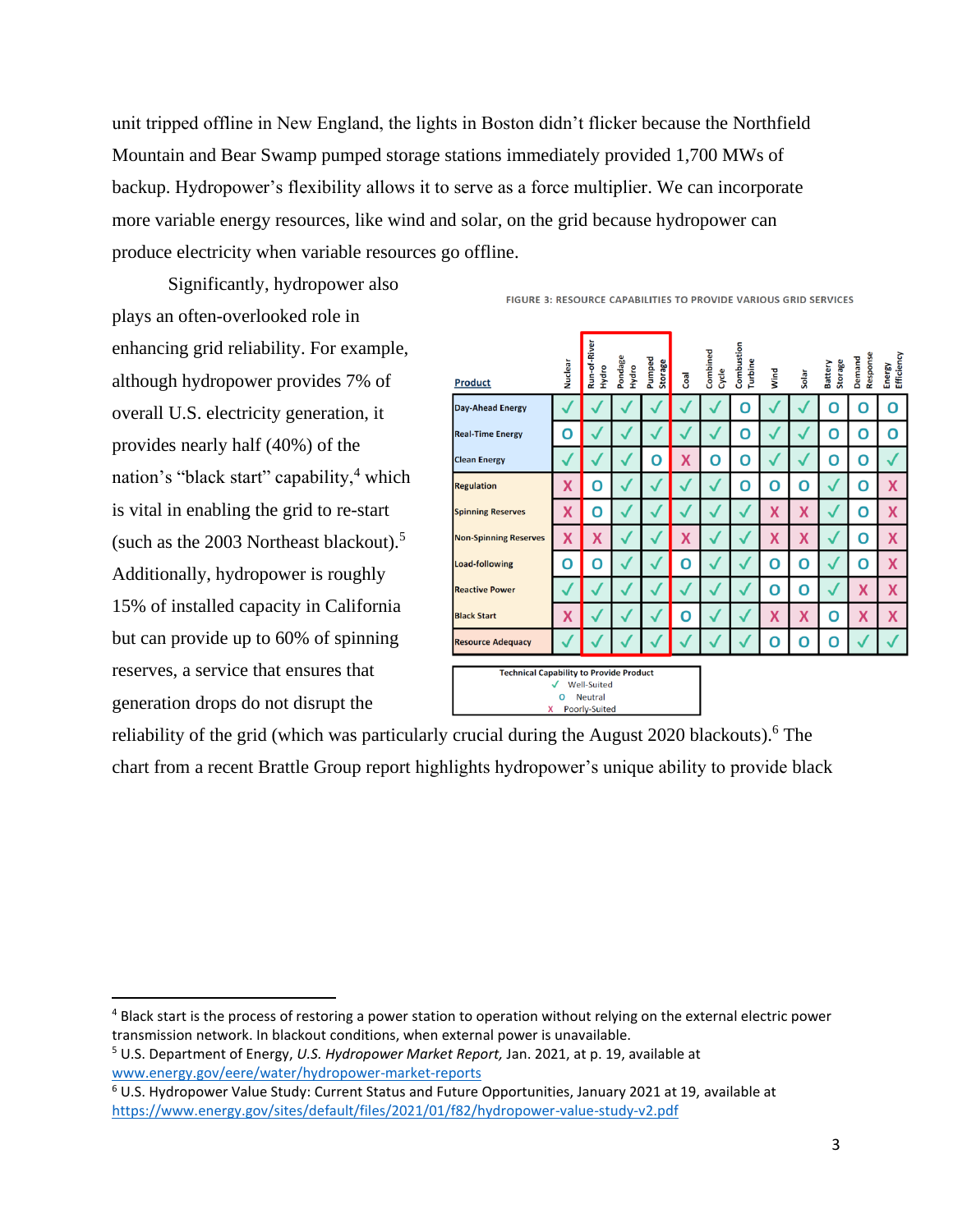start capability, frequency response,<sup>7</sup> spinning reserves,<sup>8</sup> and other essential grid reliability services.<sup>9</sup>

The importance of these reliability services provided by hydropower should not be underestimated. As the chart above demonstrates, hydropower is the only form of renewable energy that provides the full suite of ancillary services which help ensure consumers can keep the lights on.<sup>10</sup> If hydropower disappears, our electric system will be forced to rely on carbonbased forms of energy generation for these reliability services. The decisions legislators make today about whether to create a licensing framework that preserves and promotes hydropower generation will determine whether we can transition to a reliable, clean energy system in the future.

## **Both the Existing Hydropower Fleet and New Clean Energy Generation are at Risk Due, In Part, to the Byzantine Licensing and Relicensing System**

**1) Today's inefficient relicensing process threatens the continued operation of the existing fleet.**

281 facilities, representing 13.8 GWs of hydropower and pumped storage facilities, are set to have their licenses expire by  $2030$ .<sup>11</sup> This represents a "doubling of FERC relicensing

<sup>&</sup>lt;sup>7</sup> Frequency response is the ability of generation to increase and decrease output to maintain the frequency necessary for the electric system to function.

<sup>&</sup>lt;sup>8</sup> Spinning reserves are rapidly-available capacity available in generating units that are operating at less than their capacity. When there is a sudden generation disruption, resources with spinning reserves can increase energy generation to prevent loadshedding.

<sup>9</sup> The Brattle Group, *Leveraging Flexible Hydropower in Wholesale Markets, Principles for Maximizing Hydro's Value*, April 2021, available at [www.hydro.org/wp-content/uploads/2021/04/Leveraging-Flexible-Hydro-in-](https://www.hydro.org/wp-content/uploads/2021/04/Leveraging-Flexible-Hydro-in-Wholesale-Markets.pdf)[Wholesale-Markets.pdf](https://www.hydro.org/wp-content/uploads/2021/04/Leveraging-Flexible-Hydro-in-Wholesale-Markets.pdf)

<sup>10</sup> For more information on ancillary services. *See generally*, https://greeningthegrid.org/integration-indepth/ancillary-services.

<sup>11</sup> U.S. Department of Energy, *U.S. Hydropower Market Report,* Jan. 2021," at p.39, available at [www.energy.gov/eere/water/hydropower-market-reports](http://www.energy.gov/eere/water/hydropower-market-reports)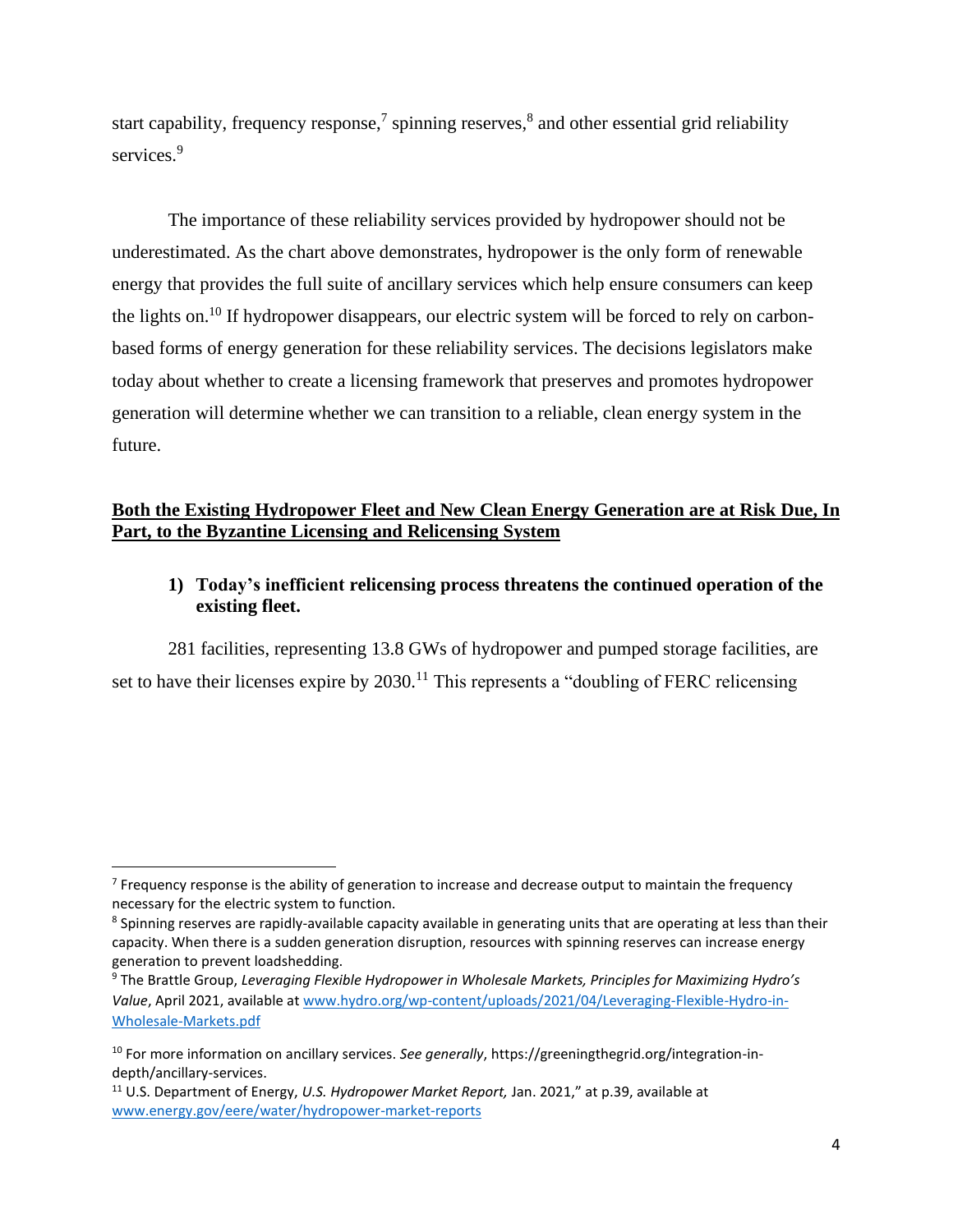activity" over the eight years.<sup>12</sup> Together, these 281 facilities represent about 30% of the roughly 1,000 active FERC hydropower licenses.<sup>13</sup> By 2035, this number soars even higher to 45%.<sup>14</sup>

The uncertainties surrounding the cost, duration, and outcome of the relicensing process threaten the existing hydropower fleet. According to a U.S. DOE study, relicensing takes, on average, 7.6 years to complete,  $^{15}$  with relicensing for many facilities lasting over a decade. Surprisingly, relicensing an existing hydropower facility takes longer than relicensing a nuclear power plant.<sup>16</sup>

The process paperwork associated with relicensing is also expensive. Projects of greater than 10 MW report licensing costs exceeding \$1 million. Projects more than 100 MW reporting costs around \$10 million or more.<sup>17</sup> In addition to the paperwork, relicensing typically requires physical construction, including modernization of recreational facilities and environmental improvements, such as the installation of new fish passage, or the replacement of expensive equipment to improve environmental performance.<sup>18</sup>

Regulatory uncertainty created by our existing hydropower licensing process – a byproduct of choices made by Congress – is pushing existing hydropower operators to consider retiring their assets. More than two-fifths (43.3%) of hydropower industry asset owners said that they were "actively considering" decommissioning a facility in

# **Decommissioning**



"Have you previously, or are you actively considering, decommissioning any facilities?" 100% One-fifth of survey participants 80% (20.0%) have previously considered decommissioning 60% any of their facilities, while more 43.3% than two-fifths (43.3%) are 40% actively considering doing so in the future. 20.0% 20%  $0%$ Previously Actively Considering

<sup>12</sup> Id. at p. v.

<sup>13</sup> U.S. Federal Energy Regulatory Commission (FERC), *Hydropower Primer: A Handbook of Hydropower Basics*, available a[t www.ferc.gov/sites/default/files/2020-05/hydropower-primer.pdf](http://www.ferc.gov/sites/default/files/2020-05/hydropower-primer.pdf)

<sup>14</sup> U.S. Federal Energy Regulatory Commission (FERC), Complete List of Active Licenses. Updated 04-14-2022 [https://ferc.gov/sites/default/files/2022-04/ActiveLicense\_4.14.2022.xlsx

<sup>15</sup> U.S. DOE National Renewable Energy Laboratory (NREL), *An Examination of the Hydropower Licensing and Federal Authorization Process*, at p. xiii, available at [www.nrel.gov/docs/fy22osti/79242.pdf](http://www.nrel.gov/docs/fy22osti/79242.pdf)

<sup>&</sup>lt;sup>16</sup> Id. at p. xiii compared to U.S. Nuclear Regulatory Commission, Backgrounder on Reactor License Renewal, aiming to complete license renewal decisions within 18 month from receipt of application, available at [www.nrc.gov/reading-rm/doc-collections/fact-sheets/fs-reactor-license-renewal.html](http://www.nrc.gov/reading-rm/doc-collections/fact-sheets/fs-reactor-license-renewal.html)

 $17$  Id. at p. 66.

<sup>18</sup> U.S. Department of Energy, *U.S. Hydropower Market Report,* Jan. 2021, at p. 6.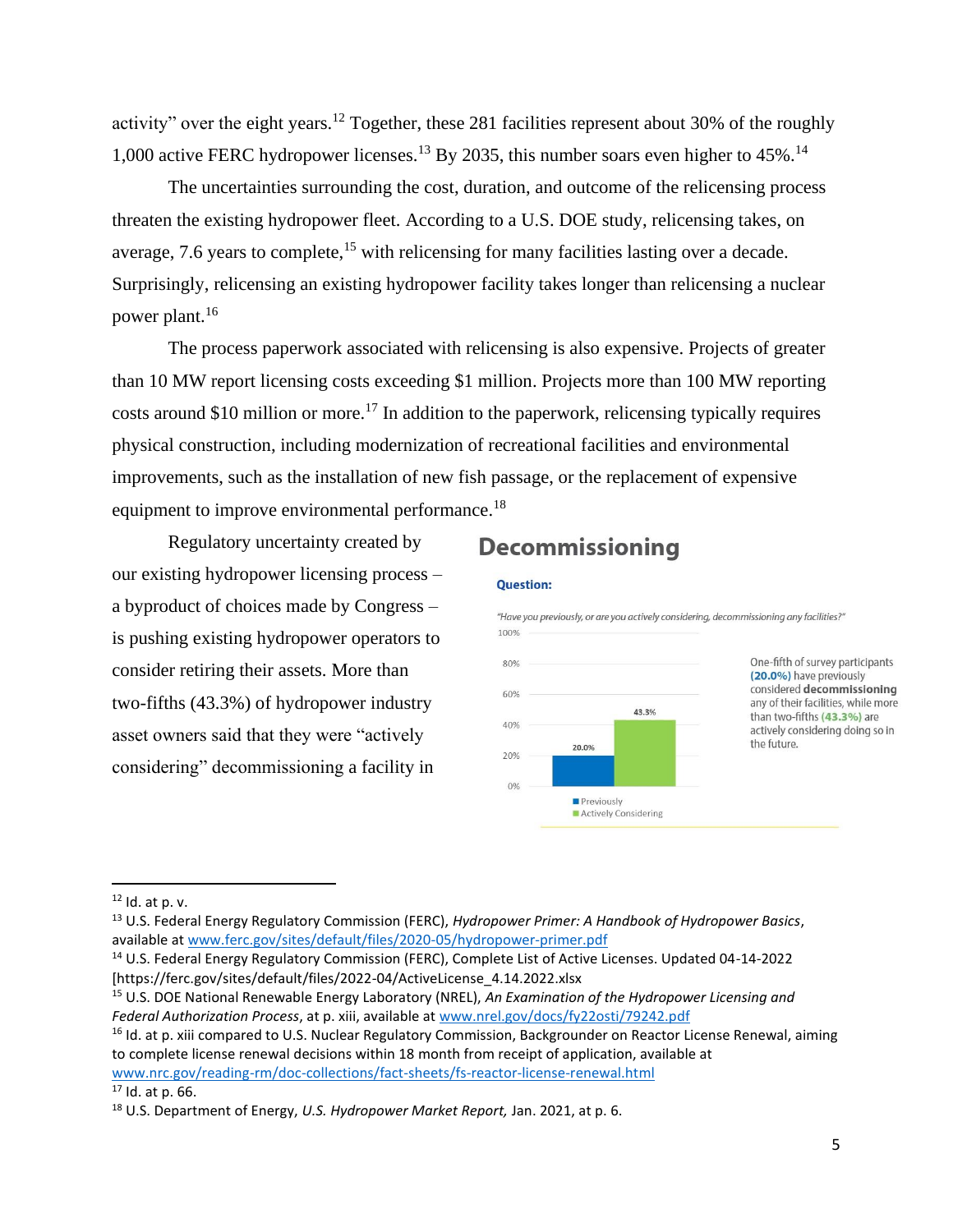a recent industry survey, up from 20% only a few years ago.<sup>19</sup>

Inefficiencies in the hydropower licensing process have already taken a toll on the existing fleet. 41 facilities submitted license surrender applications to FERC from 2010 to 2019.<sup>20</sup> The Intergovernmental Panel on Climate Change (IPCC) recently made clear that global greenhouse emissions need to peak before 2025 at the latest if we want to limit global warming to 1.5 degrees Celsius.<sup>21</sup> At a time when we need to dramatically expand clean energy generation, it makes no sense to perpetuate a regulatory system that pushes clean energy offline.

# **2) The antiquated licensing process is also a significant barrier to new clean energy generation.**

A 2012 Department of Energy report found that the top 100 non-powered dams (81% of which are Army Corps of Engineer facilities) could contribute approximately 8 GW of clean, reliable hydropower.<sup>22</sup> Yet a decade later, only a handful of these prime sites for new hydropower have been developed. Similarly, there are 90 proposed pumped storage facilities in the development pipeline. Many of the challenges outlined above related to hydropower relicensing are also a barrier to licensing new projects. Regulatory uncertainties surrounding time, costs, and outcomes push developers away from retrofitting existing dams with hydropower production or building new pumped storage facilities. What this means is federal policies are preventing private developers from creating new, much needed sources of clean electricity generation and energy storage.

## **The Proposed Legislative Reforms Represent an Integrated, Holistic Proposal that Creates Common Ground Among Industry, Tribal and Environmental Interests Package to Preserve and Enhance the Hydropower Fleet, While Ensuring that Environmental Concerns are Addressed and the Rights of Tribal Nations are Respected.**

<sup>19</sup> Hydropower Foundation, Ontario Waterpower Association, and Kleinschmidt, *Ear to the Water industry survey,*  Oct. 2021, available a[t https://info.kleinschmidtgroup.com/eartotheriver-results,](https://info.kleinschmidtgroup.com/eartotheriver-results) at p.20.

<sup>20</sup> U.S. Department of Energy, U.S. *Hydropower Market Report,* Jan. 2021, at p. 5.

 $21$  Press Release, IPCC, The evidence is clear: the time for action is now. (April 4, 2022) <https://www.ipcc.ch/2022/04/04/ipcc-ar6-wgiii-pressrelease/>

<sup>22</sup> U.S. DOE, Oak Ridge National Labs, *An Assessment of Energy Potential at Non-Powered Dams in the United States*, April 2012, at viii, available a[t www.osti.gov/biblio/1039957-assessment-energy-potential-non-powered](http://www.osti.gov/biblio/1039957-assessment-energy-potential-non-powered-dams-united-states)[dams-united-states](http://www.osti.gov/biblio/1039957-assessment-energy-potential-non-powered-dams-united-states)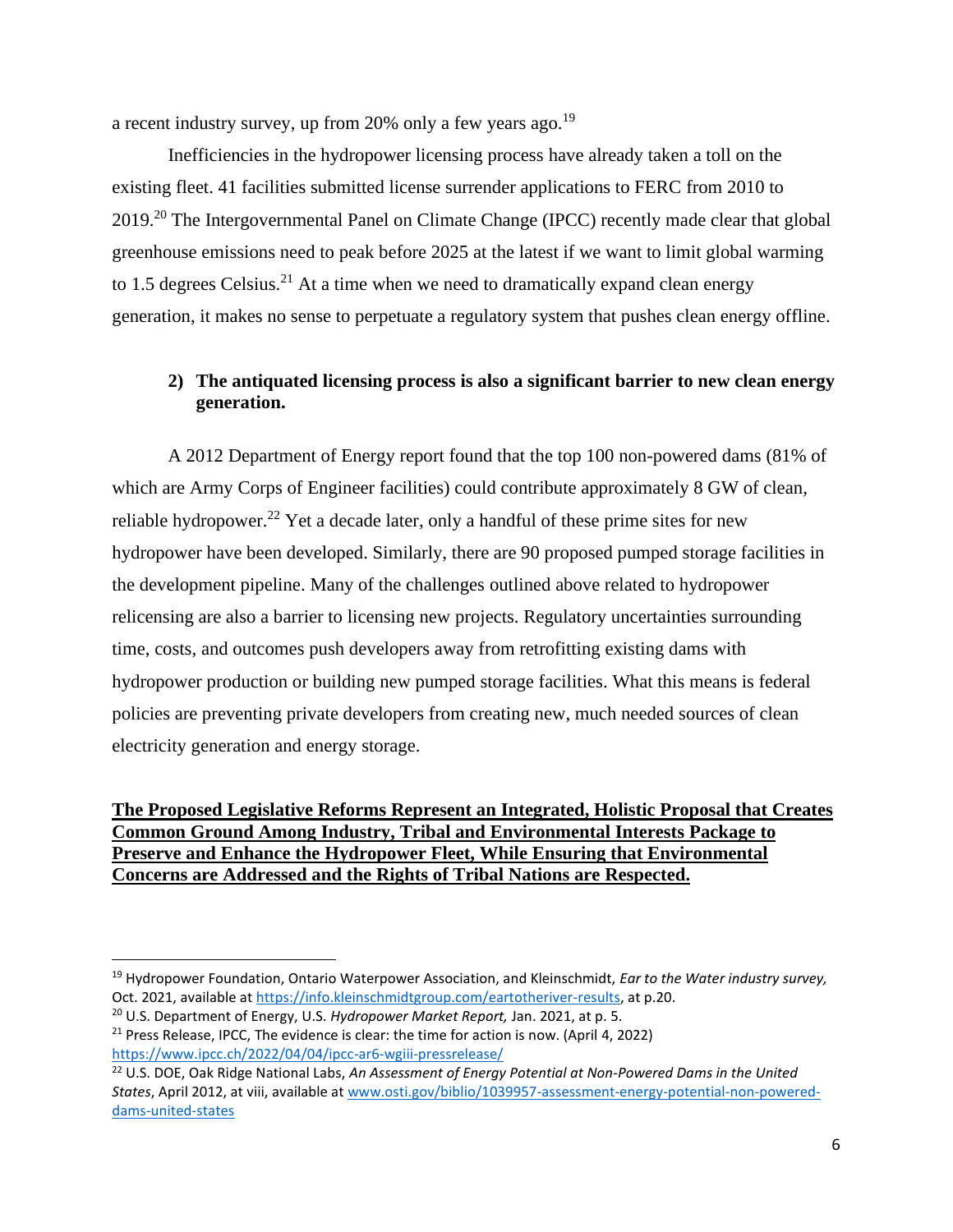The proposed licensing reform package will help ensure the long-term viability of the hydropower industry by reducing administrative uncertainty and red tape in the hydropower licensing process. The NHA supports the entire proposal, which was the product of a careful compromise. We look forward to collaborating with the Committee to advance the legislative proposal.

I would like to take this opportunity to highlight a few provisions that are particularly important for the hydropower industry:

#### **1) Clarifying the scope of conditioning authority under the Federal Power Act will reduce uncertainty and litigation during licensing and relicensing.**

The proposed legislative package would require that mandatory conditions imposed on a hydropower facility be reasonably related to the project's effects. The hydropower industry recognizes that dams can change and affect the river ecosystems they are part of and welcomes the opportunity to mitigate these effects. It is also proud of its environmental stewardship, as hydropower licensing often involves significant environmental enhancement. Hydropower facilities also contribute to local communities by providing clean, reliable electricity, adding to the job and tax base, and creating parks, trails, and other recreational opportunities such as fishing and boating at local reservoirs.

In NHA's experience, hydropower licensing and relicensing efforts can get bogged down by trying to determine the scope of federal and state agencies' existing authority to impose conditions on hydropower facilities. Clarifying that conditions must be reasonably related to the effects of a hydropower project will help focus the licensing process, reduce litigation, and avoid unnecessary delays. At the same time, this proposal ensures that the appropriate governmental authorities retain authority to impose conditions that are reasonably related to the hydropower project's effects and the ability to mitigate effects, if any, on the surrounding environment. This provision is a step forward for all parties in licensing.

#### **2) Two-year expedited licensing is appropriate when seeking to add renewable generation at existing, qualifying non-powered dams.**

The DOE Oak Ridge National Laboratory report referenced above estimated that – in total – adding generation to existing non-powered dams could unlock 12 GW of new clean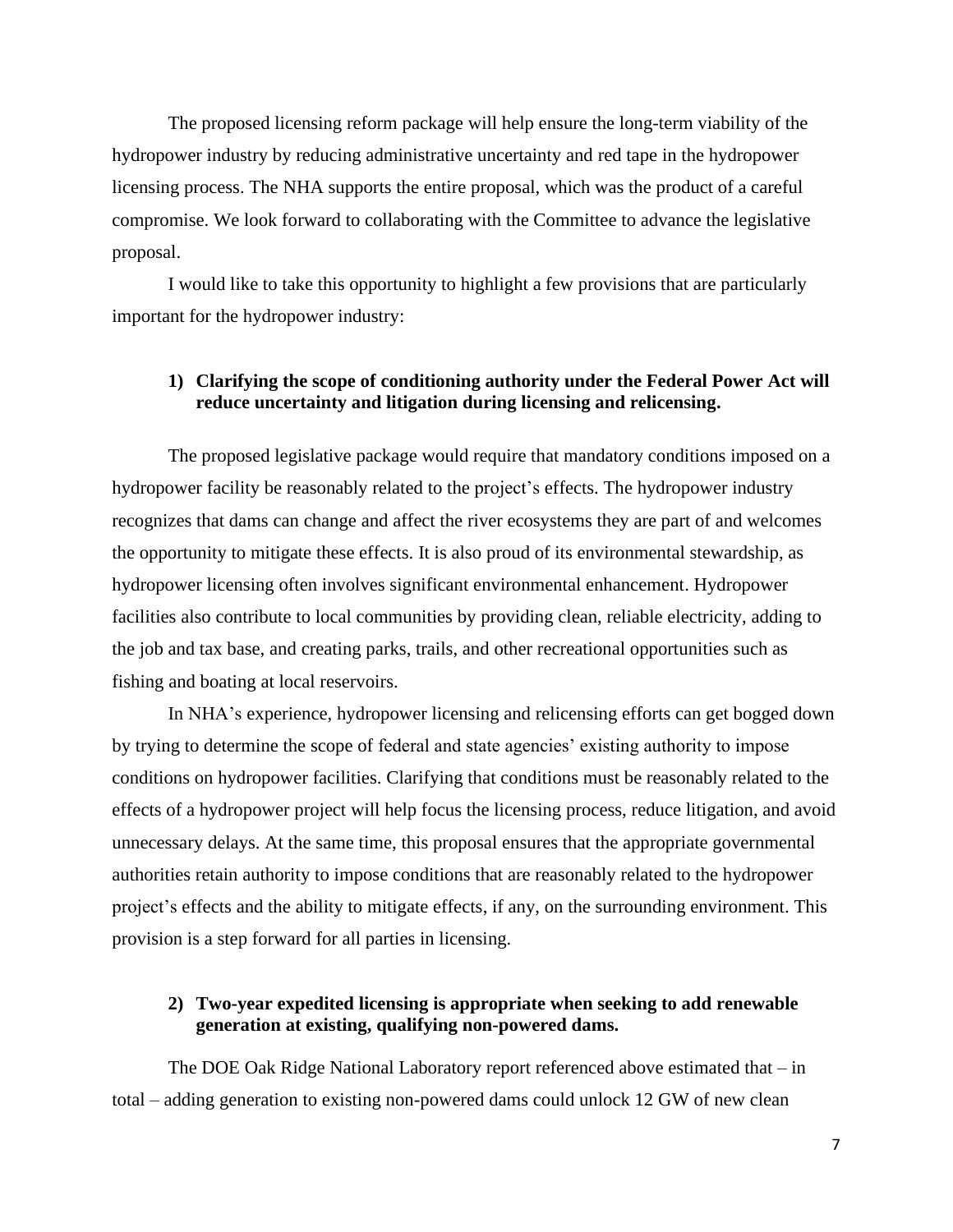energy generation.<sup>23</sup> Almost all the nation's 90,000 dams were built for flood control, water storage, irrigation, navigation, or recreation. Less than 3% of these multi-purpose dams (roughly 2,200) are also used to generate emissions-free electricity. Better utilization of the nation's existing non-powered dams can accelerate the transition to a clean electricity grid, while simultaneously improving environmental outcomes. Unfortunately, it takes nearly five years on average to license a non-powered dam with hydropower production,  $24$  with some projects nearly twice that length.

In the 2018 *America's Water Infrastructure Act*  (AWIA), Congress attempted to create a two-year process to retrofit non-powered dams with hydropower generation. However, in the four years since this new process was created, only one project developer has applied to use the provision and was



Figure ES-1: Locations of the top non-powered dams with potential hydropower capacities greater than 1 MW

found to be ineligible. The two-year framework from AWIA is not working because it did not include pre-licensing activities (those process milestones and consultation requirements that must occur before a developer may file a license application and constitute a major portion of the licensing process). As a result, project developers who examined it have concluded that the

<sup>23</sup> U.S. DOE, Oak Ridge National Labs, *An Assessment of Energy Potential at Non-Powered Dams in the United States*, April 2012, at viii, available a[t www.osti.gov/biblio/1039957-assessment-energy-potential-non-powered](http://www.osti.gov/biblio/1039957-assessment-energy-potential-non-powered-dams-united-states)[dams-united-states](http://www.osti.gov/biblio/1039957-assessment-energy-potential-non-powered-dams-united-states) . A subsequent 2016 DOE Waterpower Technology Office study was more conservative, estimating 4.8 GW potential at nonpower dams by 2050. See U.S. Department of Energy, Waterpower Technology Office, *Hydropower Vision: A New Chapter for America's First Renewable Electricity Resource,"* Oct. 21, 2016, at p.1, available a[t www.energy.gov/eere/water/downloads/hydropower-vision-report-full-report.](http://www.energy.gov/eere/water/downloads/hydropower-vision-report-full-report)

<sup>&</sup>lt;sup>24</sup> [An Examination of the Hydropower Licensing and Federal Authorization Process \(nrel.gov\)](https://www.nrel.gov/docs/fy22osti/79242.pdf) p. 56.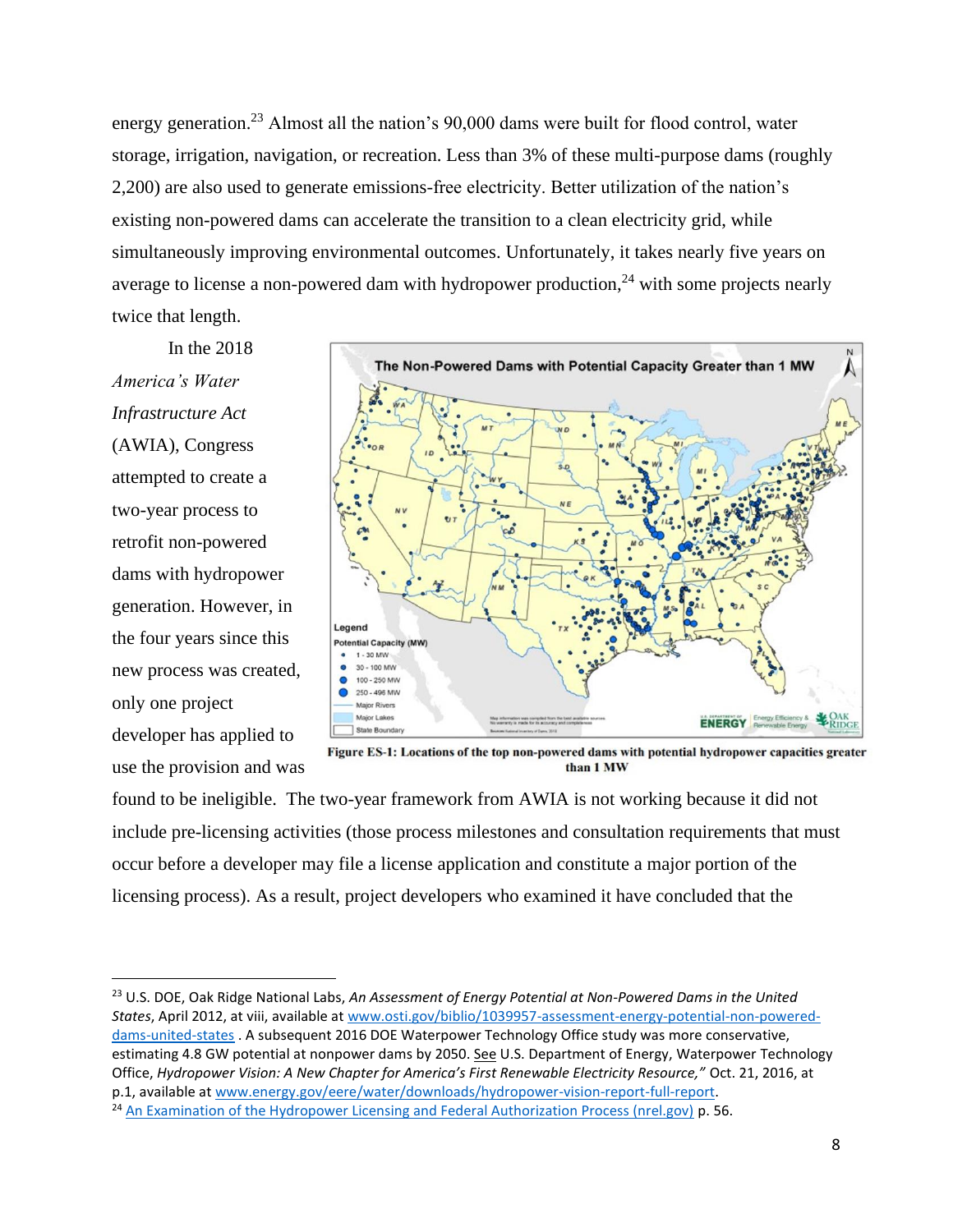process would not significantly reduce the licensing timeframe that would otherwise be achieved using one of the existing licensing processes, particularly the integrated licensing process.

If enacted, our proposal would revisit the existing two-year process for licensing new hydropower production at existing dams by requiring a FERC licensing decision within two years after FERC determines that the project proposal meets the applicable environmental screening criteria (a process that takes just 90 days). This starts the clock much earlier in the process than the license application filing. Unlike earlier attempts to create a two-year process, this proposal *requires* FERC make a license decision within two years. To qualify for this expedited licensing process, retrofitting a dam with hydropower must not materially change the operations of the existing dam. When deciding whether a non-powered dam qualifies for this expedited process, FERC can consider whether environmental mitigations that would be a part of adding hydropower to a dam, like fish passage, would *help improve* the health of a river ecosystem the dam is part of. This is an important acknowledgement of how hydropower operations with environmental mitigations can make river conditions more suitable for fish than a dam without mitigations. By providing a clear set of criteria for whether a non-powered dam qualifies for an expedited licensing process, Congress can help developers select non-powered dams for retrofits that they know are more likely to qualify for this process.

#### **3) Three-year expedited licensing process is appropriate for developing qualifying new closed-loop and off stream pumped storage projects.**

The United States needs to rapidly build out our energy storage capacity to effectively incorporate more variable energy resources into the electric grid. While much of the political discourse has focused on batteries, pumped storage is a proven source of energy storage that is often overlooked. Pumped storage facilities essentially serve as a "water battery" and can integrate a growing amount of variable wind and solar resources into the grid (which can charge the "water battery") while maintaining grid stability and reliability.

Today, the United States has 43 existing pumped storage projects, with over 22.8 GW of storage capacity, representing 94% of all installed capacity of energy storage.<sup>25</sup> Pumped storage generates power the same way a traditional hydropower plant does, by using a turbine and

<sup>25</sup> *NHA's 2021 Pumped Storage Report*, Sept. 22, 2021, at p. 4, available a[t www.hydro.org/news/nha-unveils-new-](http://www.hydro.org/news/nha-unveils-new-2021-u-s-pumped-storage-hydropower-report)[2021-u-s-pumped-storage-hydropower-report](http://www.hydro.org/news/nha-unveils-new-2021-u-s-pumped-storage-hydropower-report)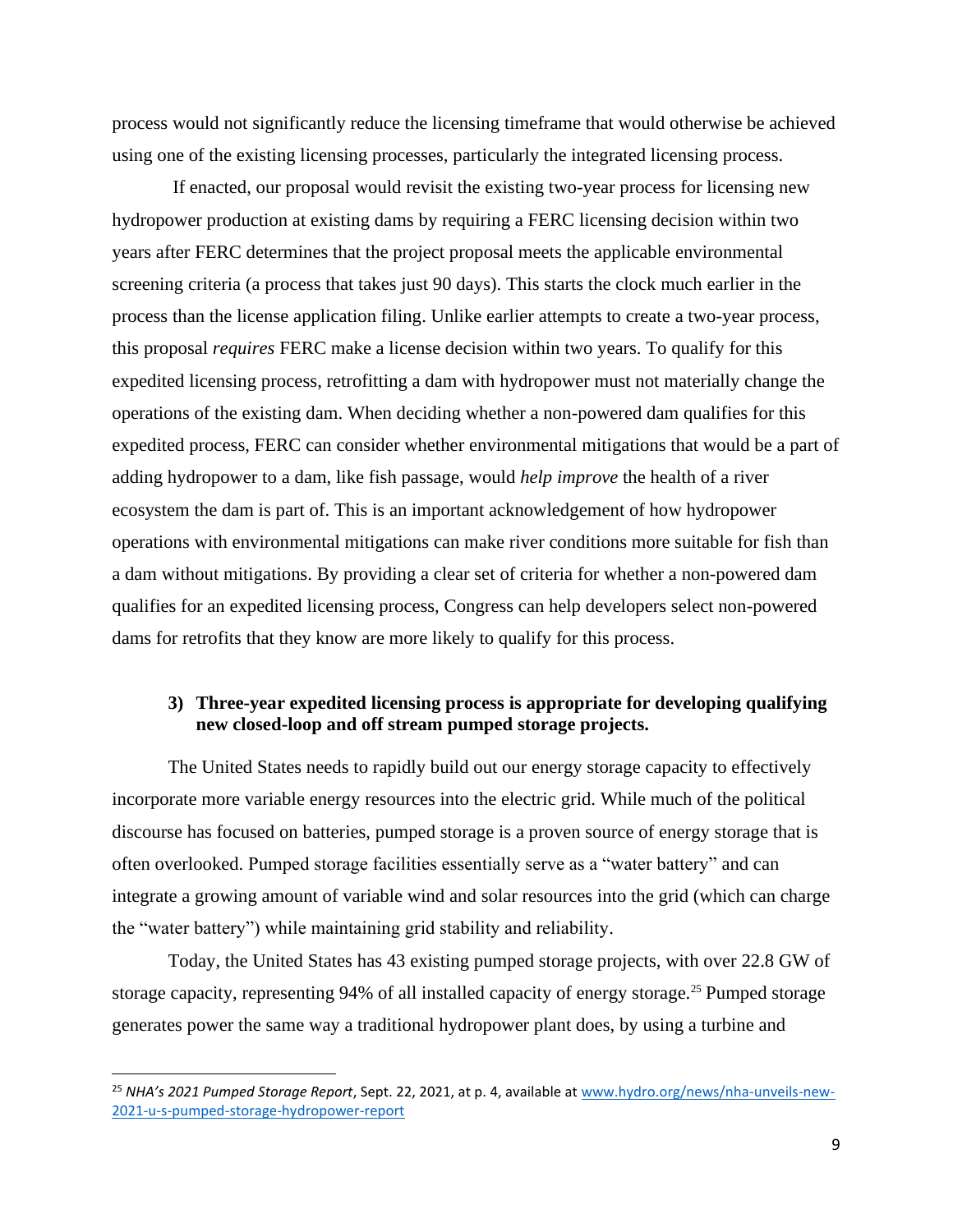generator to transform the kinetic energy of falling water into electricity, but with an added feature. When there is surplus electricity on the grid, pumped storage facilities pump water to the upper reservoir and store it for later use. That gives pumped storage the flexibility to inject power into the grid or to absorb it when needed. Both functions are becoming increasingly important for grid stability and reliability.

Unlike other forms of energy storage, pumped storage does not require mining large amounts of minerals in countries with poor environmental track records. Pumped storage developers have a proven track record of working with U.S. regulators to limit the ecological impacts of their projects.

Our proposal creates a new three-year licensing process for qualifying closed-loop pumped storage and off-stream pumped storage facilities. Closed-loop and off-stream pumped storage projects use two reservoirs that are not located within a stream. To qualify, facilities must not implicate the critical habitat of endangered or threatened species and be unlikely to involve complex environmental issues. When a pumped storage facility qualifies for this process, FERC is required to issue a license decision within three years. This is a vast improvement over the typical licensing process for pumped storage projects, which can take anywhere from 7 to 10 years.<sup>26</sup> This is also an improvement over the 2-year licensing process for pumped-storage Congress attempted to create in AWIA. The legislation only required that FERC make a licensing decision within two years after a fully developed license application was filed with FERC. While that was a good start, most of the licensing time occurs *before* an application is filed. The legislative package proposes to close this loophole by requiring a 3-year licensing process for closed-loop pumped storage projects, start to finish.

Today, there are over 90 pumped storage projects in some stage of development across 27 states, representing over 90 GW of new, long-duration storage, including 16 projects in the Northwest, 41 projects in the Southwest, 10 projects in the Northeast, and 12 projects in the Southeast. The three-year process for licensing new closed-loop and off stream pumped storage projects, along with the other reforms in the package, will help bring these projects to fruition, creating jobs in communities around the country, improving grid reliability, and enhancing our ability to dependably incorporate renewable energy resources into our power system.

<sup>&</sup>lt;sup>26</sup> [An Examination of the Hydropower Licensing and Federal Authorization Process \(nrel.gov\)](https://www.nrel.gov/docs/fy22osti/79242.pdf)  $p. 56$ .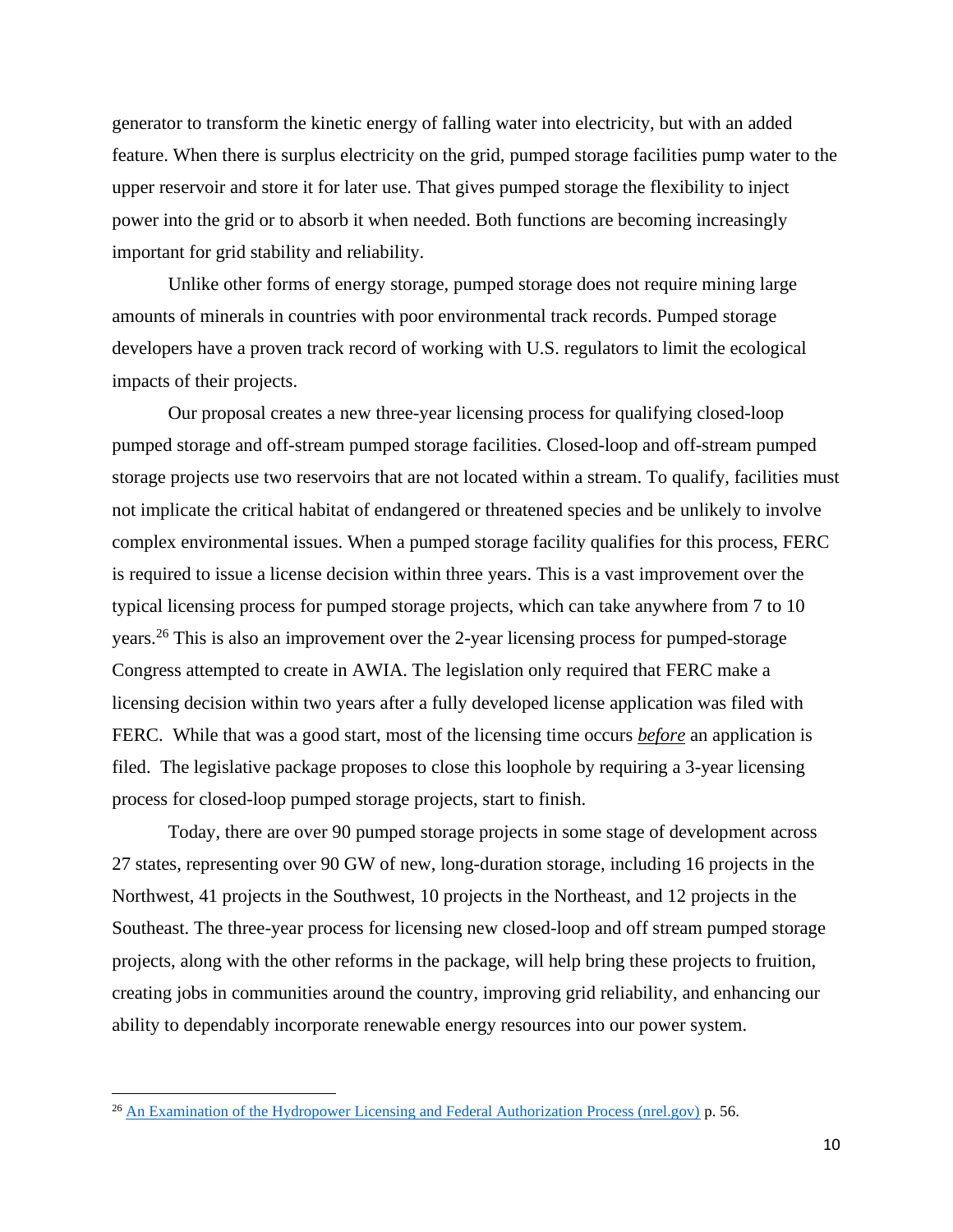## **4) Improving coordination between FERC and other federal, state, and tribal authorities with conditioning authority will promote a more efficient licensing process.**

Depending on the location and impacts, licensing or relicensing a hydropower facility may implicate 13 major federal statutes and five major federal agencies.<sup>27</sup> State resource agencies also have responsibilities in the hydropower licensing. No single agency has authority to coordinate the current hydropower licensing process. This means relicensing efforts can often get delayed when one agency fails to discharge its responsibilities in a timely manner.

If enacted, the license reform proposal will help ensure the coordinated and timely review of license applications. The proposal directs FERC to convene a technical conference at the beginning of every licensing and relicensing effort with all agencies that have responsibilities under existing law to attempt to establish a joint schedule for discharging their responsibilities and to analyze opportunities to coordinate studies required under law. Once a joint schedule and study plan is established, FERC is then directed to convene a technical conference to analyze and address what challenges may disrupt this schedule. This "belt and suspenders" process at the beginning of each licensing will create clear timelines and expectations for agencies to adhere to.

Because a wide range of agencies wield conditioning authority in hydropower licensing, another challenge faced by the industry is inconsistent or conflicting licensing terms. In existing hydropower licensing, FERC lacks authority to work with agencies that wield conditioning authority to resolve inconsistent or conflicting terms. This puts the impetus on hydropower operators to appeal the Commission's decisions to the U.S. Courts of Appeals to resolve inconsistencies in their licenses. This package proposes to fix this issue by directing FERC to convene a technical conference to allow these conditioning agencies to work together in an attempt to resolve inconsistent or conflicting licensing conditions. By improving coordination between agencies with conditioning authority, these reforms will help minimize unnecessary administrative delays during hydropower licensing and relicensing process.

<sup>&</sup>lt;sup>27</sup> The statutes are: Federal Power Act, River and Harbors Act, U.S. Bureau of Reclamation Statutes; National Environmental Policy Act, Clean Water Act, Endangered Species Act, Fish and Wildlife Coordination Act, National Historic Preservation Act, Coastal Zone Management Act, Magnuson-Stevens Fishery Conservation and Management Act, Marine Mammal Protection Act, Pacific Northwest Planning and Conservation Act. The federal agencies include: FERC, Environmental Protection Agency, Department of the Interior (including U.S. Fish and Wildlife Services and the National Park Service), U.S. Forest Service, and the National Oceanic and Atmospheric Administration.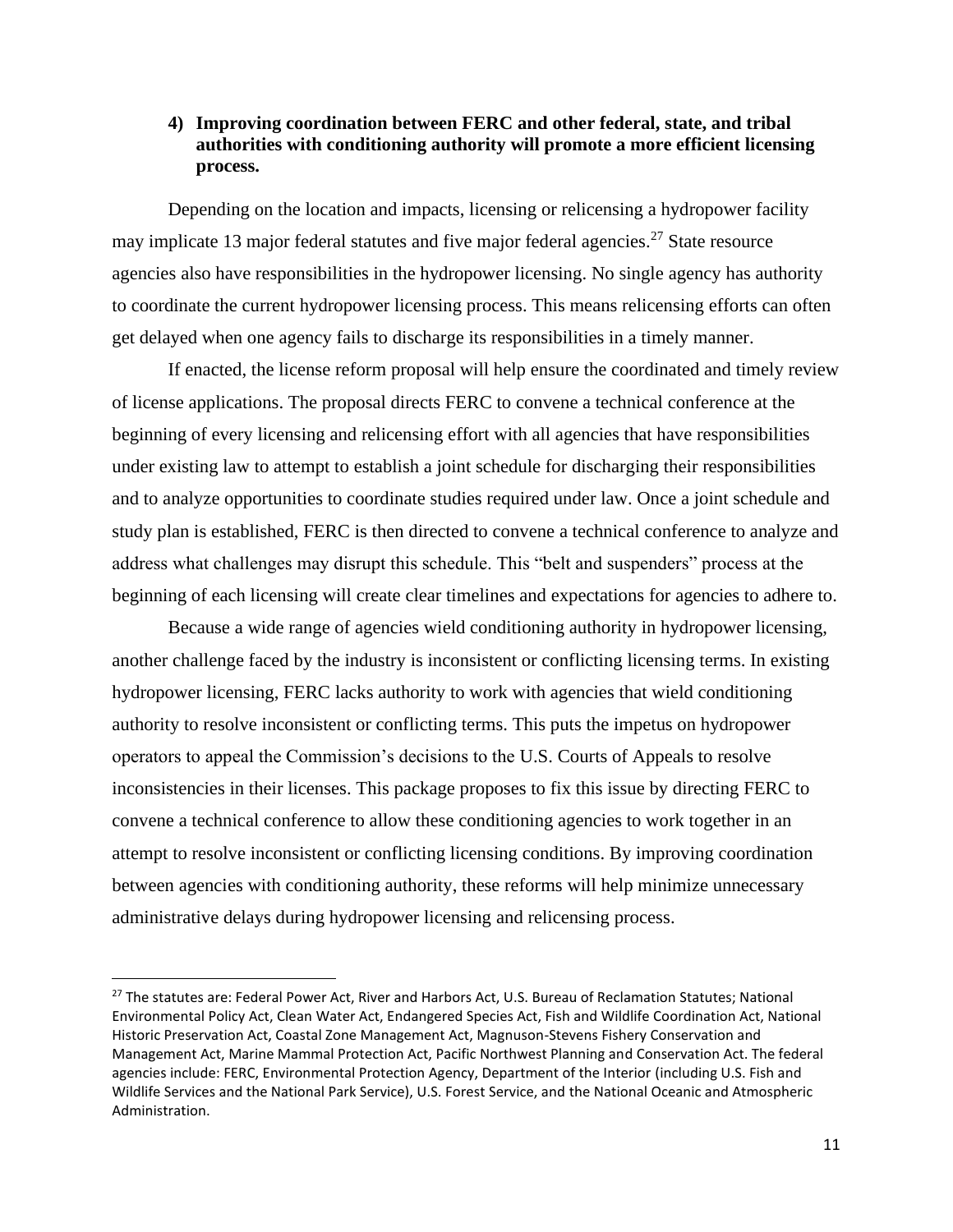## **5) Providing 4(e) conditioning authority to Tribes removes the Department of the Interior as an intermediary, reducing an administrative burden in hydropower licensing.**

Section 4(e) of the Federal Power Act gives the Secretary of the Interior authority to impose mandatory conditions in the licenses of hydropower facilities on Indian reservation land held in trust by the Department of the Interior. In theory, this authority is supposed to empower the Secretary of the Interior to act as a trustee and impose conditions that are in the best interests of the impacted tribe. In practice, the Secretary of Interior has not always wielded this power to protect the best interests of tribes.

In the experience of hydropower industry operators, providing mandatory conditioning authority to the Secretary of the Interior creates an inefficiency in the hydropower licensing process. Rather than having a seat at the negotiating table, Tribal Nations are forced to work through the Secretary of the Interior. This puts Tribal interests to the whim of bureaucrats in Washington while preventing Tribes and hydropower industry operators from working together to solve problems.

The joint legislative package would shift 4(e) mandatory conditioning authority for hydropower facilities on reservation lands from the Department of the Interior to the Tribal Nation where the project is located. This provision recognizes tribal sovereignty by entrusting Tribal Nations with the power to make mandatory conditioning decisions on their own lands. Like all conditions, those imposed by a tribe under  $4(e)$  must be reasonably related to the effects of the hydropower project. By bringing tribes to the table at the start of licensing process, this provision removes the Department of the Interior as a middleman between tribes and hydropower operators and will reduce a friction point in the licensing process. We are confident this reform will contribute to a more efficient licensing process in the instances when hydropower facilities are on tribal lands.<sup>28</sup>

## **6) Since hydropower licenses last 30-50 years, considering the changing climate is appropriate.**

Hydropower licenses may last from anywhere between  $30 - 50$  years. Given the length of these licenses, it makes sense for FERC to consider how changing environmental conditions may

<sup>&</sup>lt;sup>28</sup> The National Hydropower Association estimates 10 FERC licensed facilities will be affected by this provision.